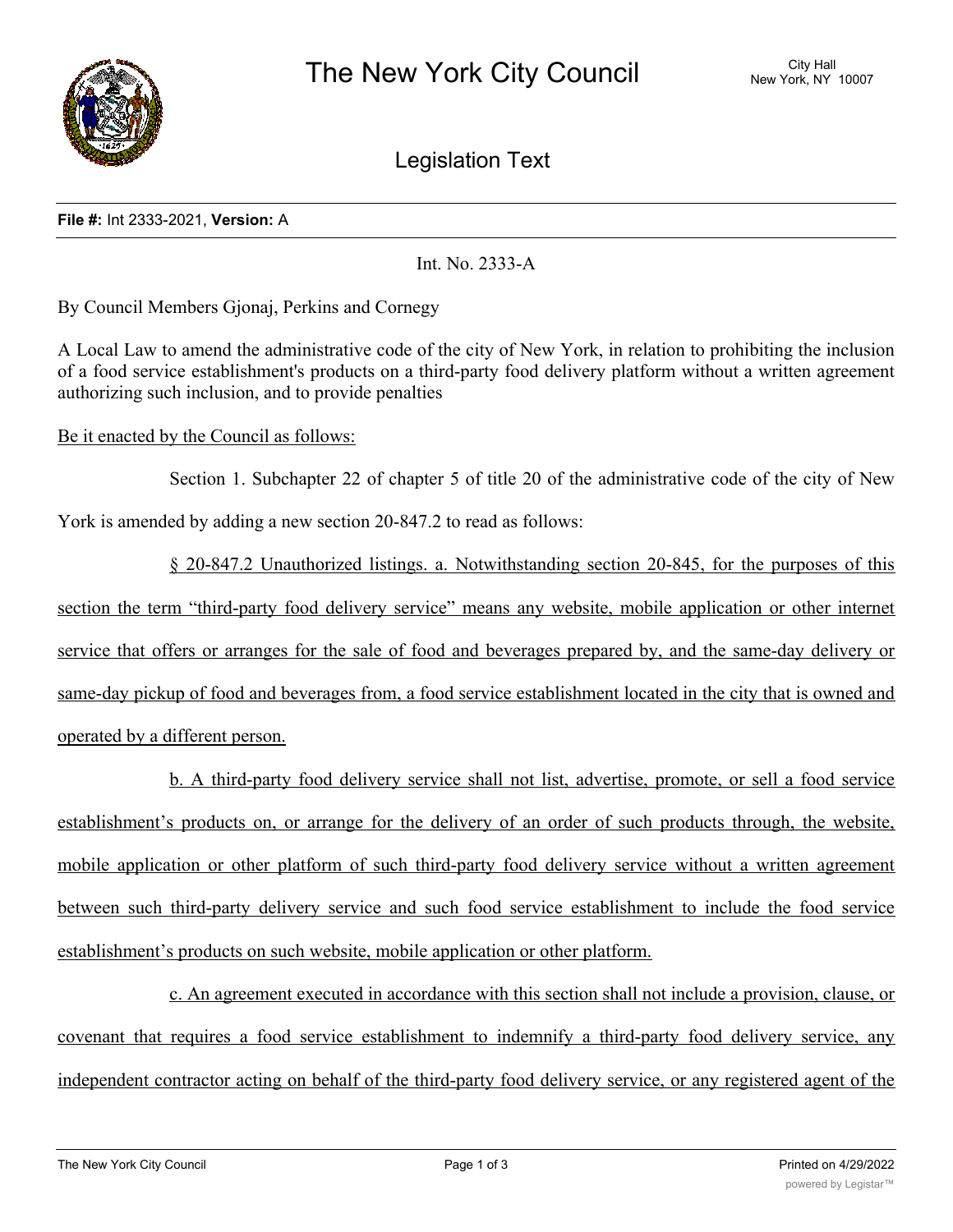third-party food delivery service, for any damages or harm by an act or omission occurring after the food service establishment's product leaves the place of business of the food service establishment. To the extent an agreement executed in accordance with this section contains such a provision, such provision shall be deemed void and unenforceable.

d. Outreach. No more than 30 days after the effective date of the local law that added this section, and continuing for 90 days thereafter, the commissioner shall conduct outreach in the designated citywide languages, as defined in section 23-1101, to alert food service establishments and third-party food delivery services to this section. Such outreach shall include, but need not be limited to, posting information on relevant agency websites and distributing information to food service establishments, third-party food delivery services and other relevant stakeholders.

§ 2. Subdivision a of section 20-848 of the administrative code of the city of New York, as amended by local law number 51 for the year 2020, is amended to read as follows:

a. Any person that violates any provision of [section 20-846] this subchapter or any rule promulgated pursuant thereto shall be subject to a civil penalty that shall not exceed [\$1,000] \$500 per violation[. Any person] except that a person that violates any provision of section [20-847] 20-846 or any rule promulgated pursuant thereto shall be subject to a civil penalty that shall not exceed [\$500] \$1000 per violation. Violations under this subchapter shall accrue on a daily basis for each day and for each food service establishment [charged a fee in] with respect to which a violation of this subchapter or any rule promulgated pursuant to this subchapter was committed.

§ 3. This local law takes effect 120 days after it becomes law, except that the commissioner of consumer and worker protection shall take such measures as are necessary for the implementation of this local law, including the promulgation of rules, before such date.